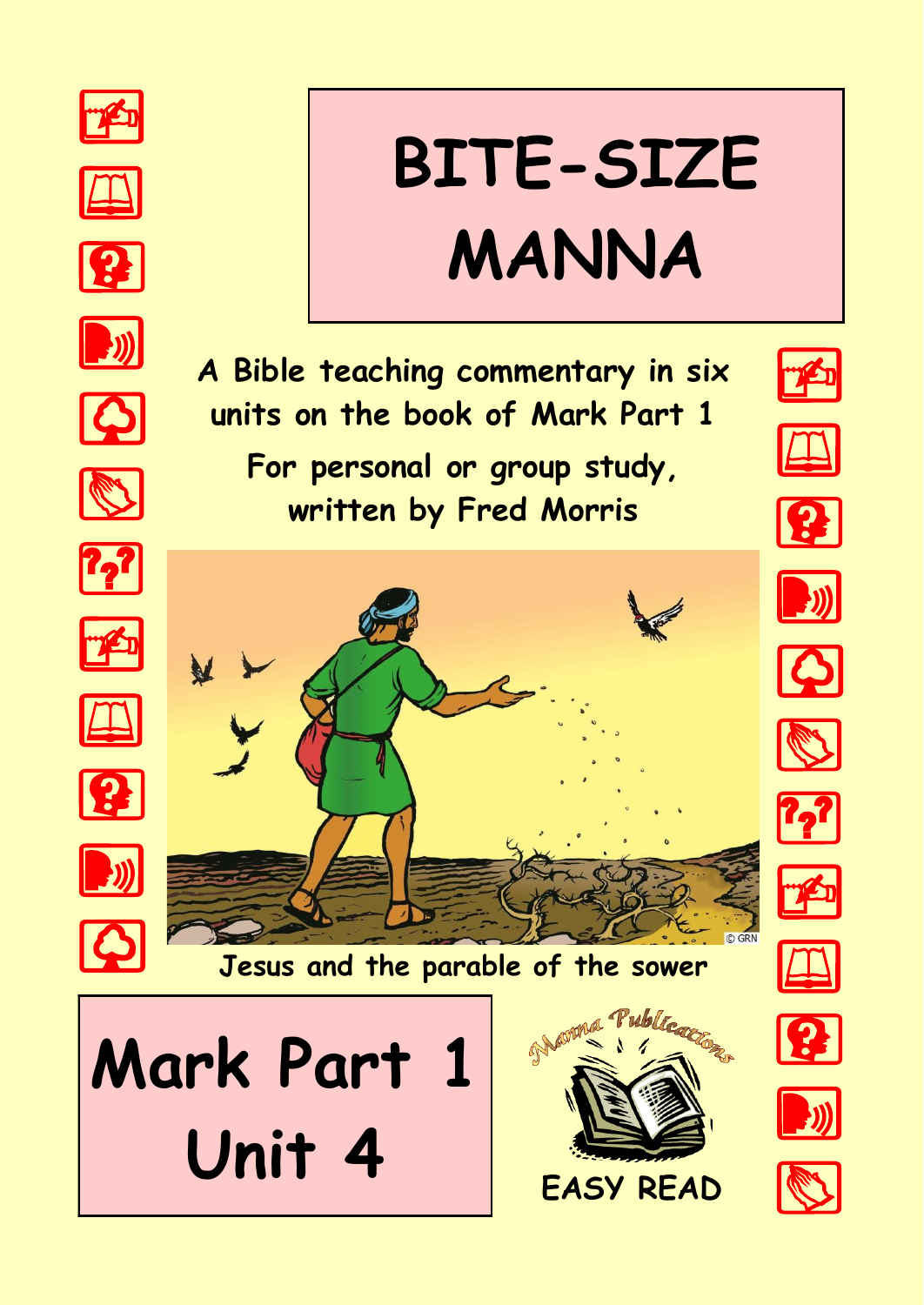# **Unit 4: Mark Chapter 4 to Mark 5:21 The Parable of the Sower and the Seed**

Many people followed Jesus so He again sat in a boat to teach. Jesus taught the people many things using stories of life, called parables.

In this parable, the sower means someone who shares the Good News of Jesus. The seed he sows is the truth or the message from God. It is the Gospel or the Good News of the Lord Jesus Christ. The person who shares the truth from God sows the seed in the world. He shares the truth about what he has seen and heard or witnessed. A witness who explains this truth is a teacher or messenger.

In the parable, the sower scattered the seed on the ground as far as he could. Some seed fell on the path and the birds ate it up. Some seed fell on stony ground and the plants did not live long in the hot sun. Some seed fell among weeds and the plants did not grow strong. But some seed fell on good ground. The soil was well prepared. It was open and ready to receive the seed. It produced a good harvest.

Later, Jesus explained this parable to His disciples. Some people are as hard as the path. Their hearts do not take in the Good News of Jesus. There is nowhere for the seed to grow. Satan quickly takes away the message that was given to them. Their hearts are not prepared ready to receive the Word of God.

• Some people have only a little room to take in the message of God. The seed grows quickly in between the rocks and stones. But there is little soil for the seed to grow. People receive the message of God but easily give up when trouble comes. Their faith in God is shallow, not deep.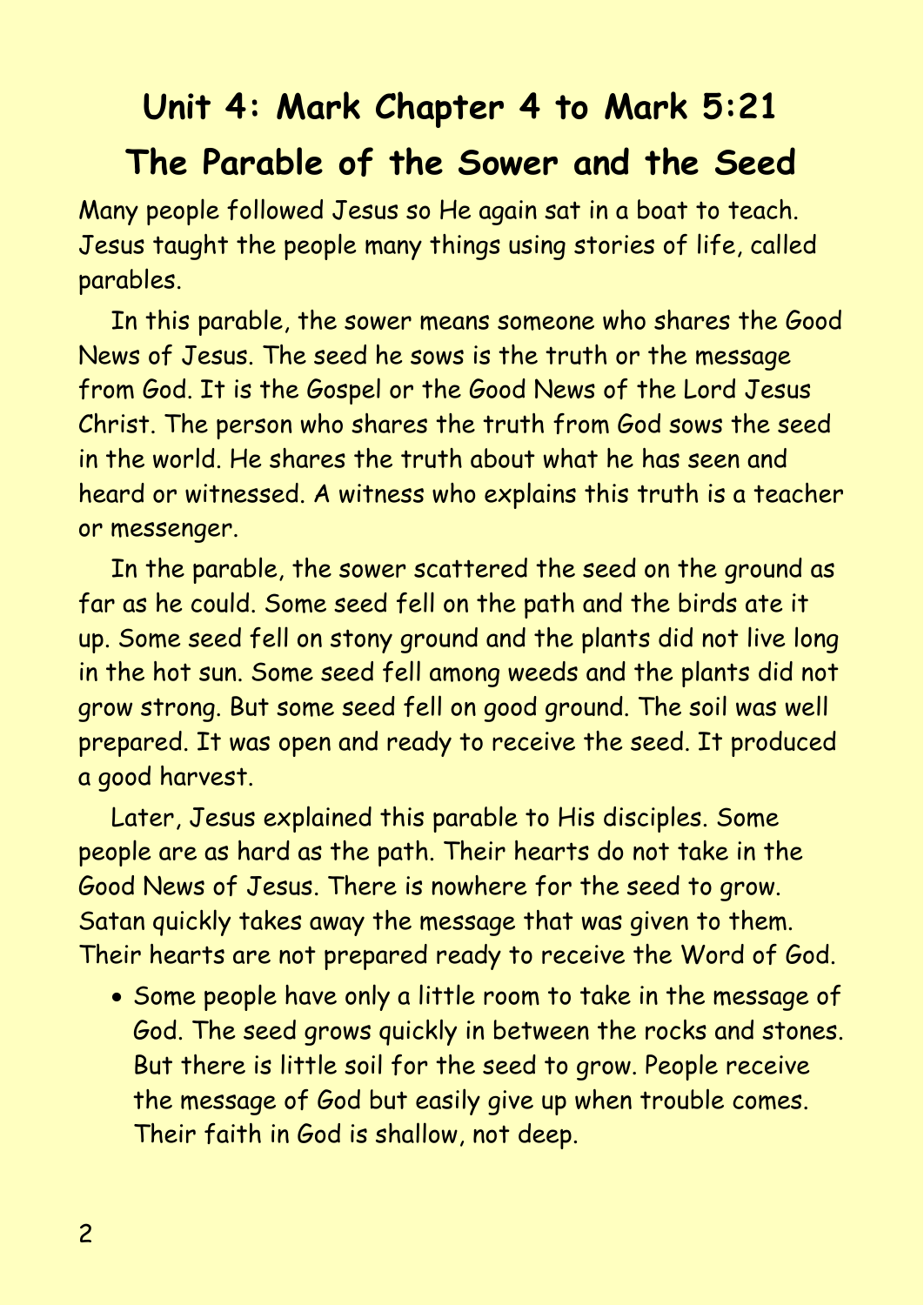- Some people have lives full of other things: worry, love of money and the things that money buys. These all weaken their faith. They love God but they also love other things. Their lives become unfruitful.
- Some people are open and ready to receive the Gospel. Then the Word of God grows and produces a good crop. The new life of true faith in God produces much good fruit. Hearts that are prepared well will receive and share the truth from God. Their lives will be fruitful.
- When we tell other people the Good News, some will understand. Others will not want to listen or they will not understand.
- Some will quickly follow Jesus but will get discouraged. They will quickly give up because of a weak faith.
- Some will follow Jesus but then go the wrong way in life because they also want to do many other things.

But the people who hear and understand these things will live fruitful lives in the Kingdom of God.

Jesus warned the crowds that if they did not understand this parable, then they would not understand the other parables. This is what Isaiah warned in the Old Testament. This is why Jesus warned everyone, "Those who have ears should listen".

This parable shows the difference between people who are saved and people who are lost. It shows what happens to people who do not listen carefully to the truth from God. Their hearts are not ready to receive the truth from God. They do not let the truth change their lives. Then their faith is not strong when troubles come. But those who are ready to receive the Word of God produce a good harvest at the right time. Their lives produce good things.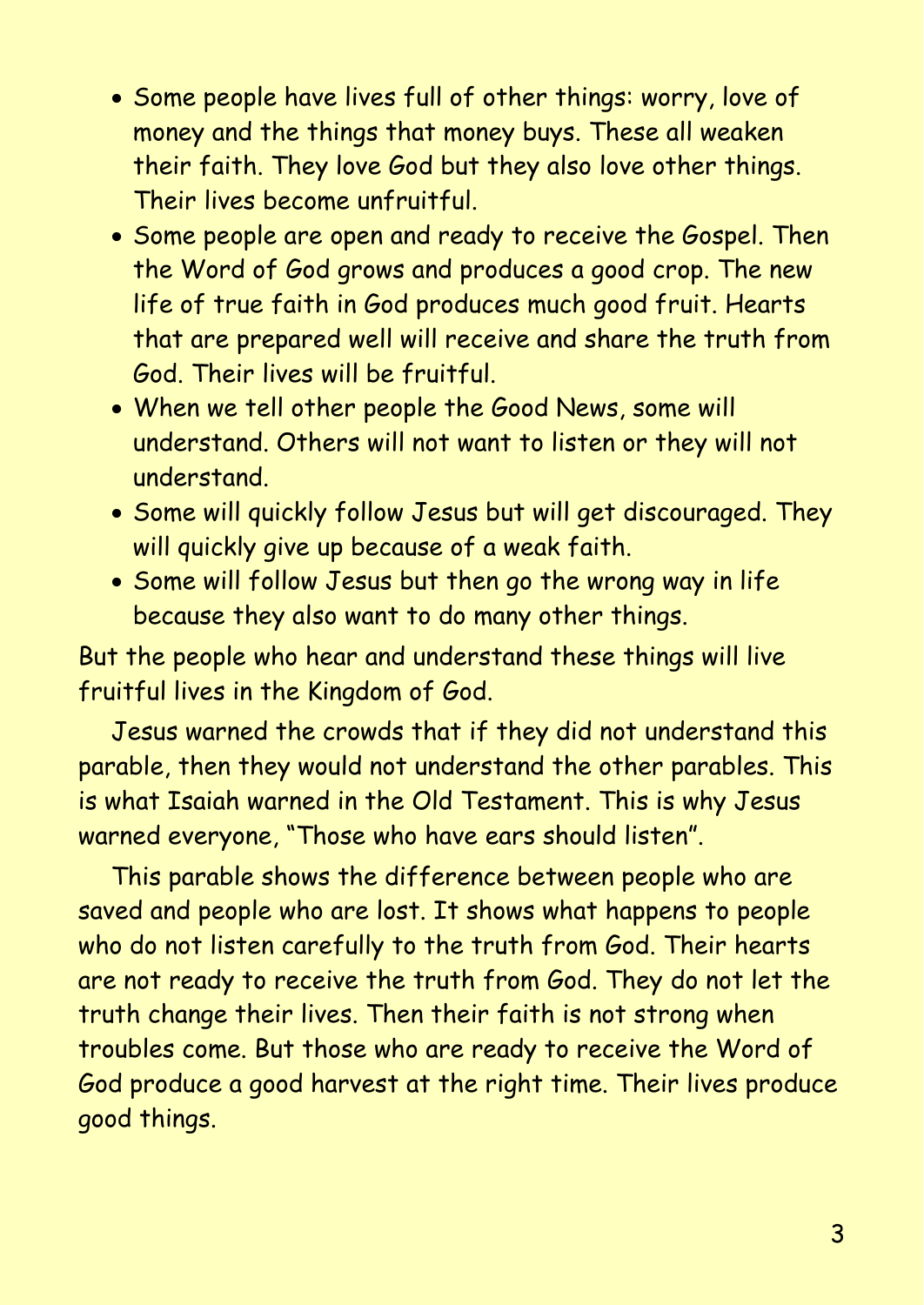### **More Parables about the Kingdom of God**

Jesus asked, "Do you bring in a lamp to put it under a bowl or under a bed? Or do you put it on its stand?" Jesus came as a light for the world. His light must be brought into the open. The light of Jesus is the truth from God.

Jesus said again, "Everyone who has ears should listen". He added, "Think carefully about what you hear." We must share with others the understanding from God that we have received.

The light of the truth from God will bless others. It brings gifts from God. It brings new life on earth, joy, peace, faith and eternal life in heaven. Jesus said, "As you give [to others], so you will receive. In fact, you will receive even more".

However, people who do not listen and do not receive these gifts from God have very little to share. Jesus warned, "If you have nothing, even what you have will be taken away from you". So let us listen carefully and understand the things of God. Then let us share what we understand to bless others. If not, we will lose the little understanding we have.

The disciples of Jesus did not understand the things He said about the Kingdom of God. So Jesus used more stories, or parables, to teach them.

Jesus taught them what the Kingdom of God is like. A farmer who sows seed is like a messenger who preaches the Word of God. He digs and prepares the soil. He then throws the seed on the open ground. He believes that the seed grows by itself. He does not know how it happens. He believes that it will produce a harvest with many more seeds.

The growing seed from the messenger of God is the work of the Holy Spirit. It grows in the lives of the people who open their hearts to the truth from God.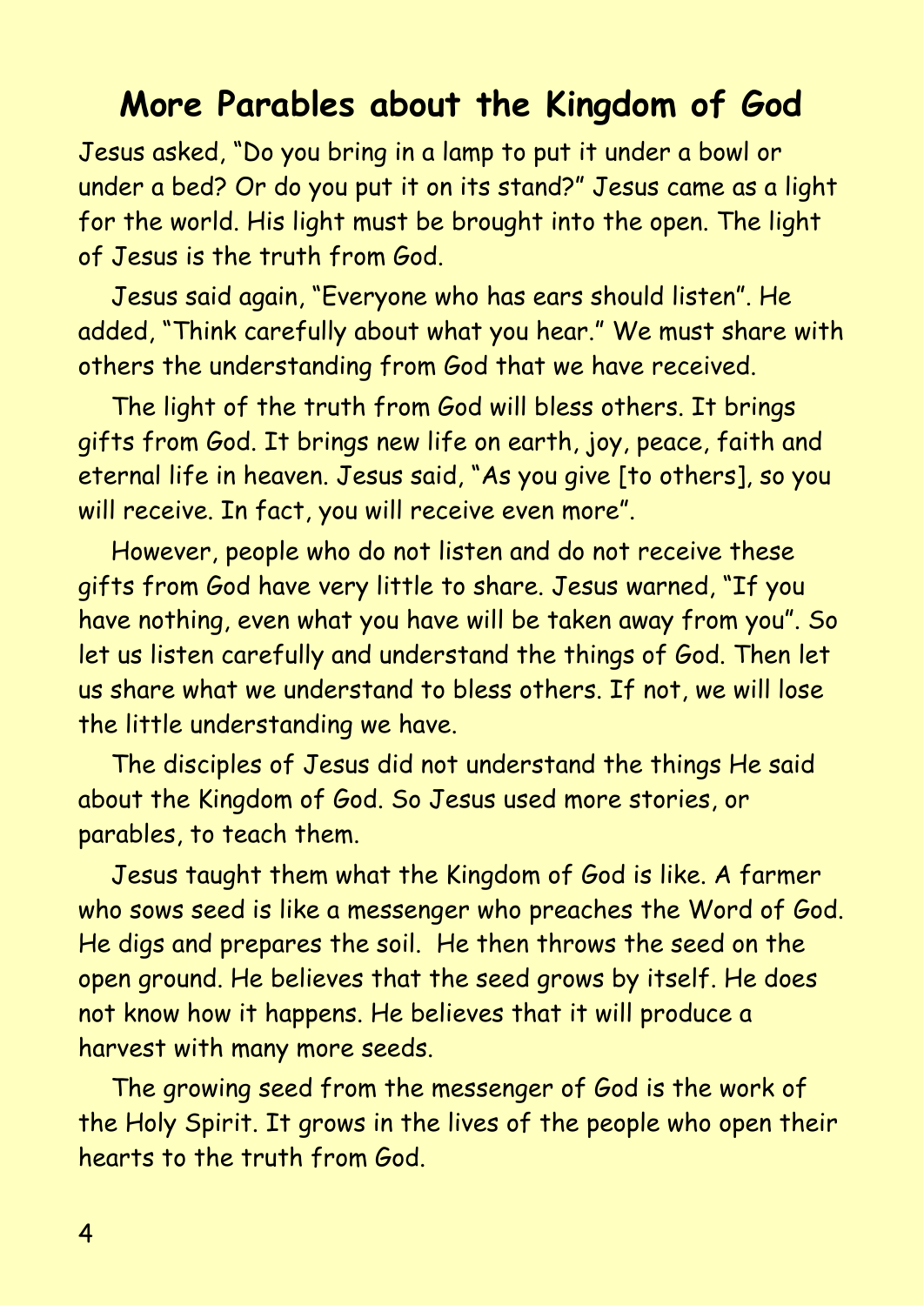A farmer cannot produce the harvest. He prepares the soil so that it is open to receive the seed. He cares for the young plants. Then he waits in faith for the harvest.

Jesus told another parable about the Kingdom of God. It was like a tiny mustard seed planted in the ground. In less than a year it grew larger than all the other plants. Its branches were so big that birds could rest in its shade.

The Kingdom of God on earth began as a very small thing. The first followers of Jesus were not important people. They were ordinary men and women who went out preaching the Word of God. During their lifetime, the Kingdom of God spread across Europe, Asia and Africa, just as Jesus promised.

Jesus told many parables to help the people understand what would happen. Men and women either reject the truth of God or believe it and become followers of Jesus. The Holy Spirit produces more seeds and the people of God bring in the harvest.

When Jesus was alone with His disciples, He explained everything to them. The Kingdom of God needs teachers as well as preachers. It needs workers who will prepare the ground, sow the seed and bring in the harvest. This is all a work of the Holy Spirit.

## **The Disciples Cross the Lake during a Storm**

Jesus asked the disciples to go with Him to the other side of the lake called the Sea of Galilee. While they were crossing the lake, a storm started. Waves covered their small boat.

The disciples were afraid. Jesus was asleep. They woke Him. "Teacher, do You not care if we drown?". Jesus got up and ordered the wind to stop. Then He said to the waves, "Be still!"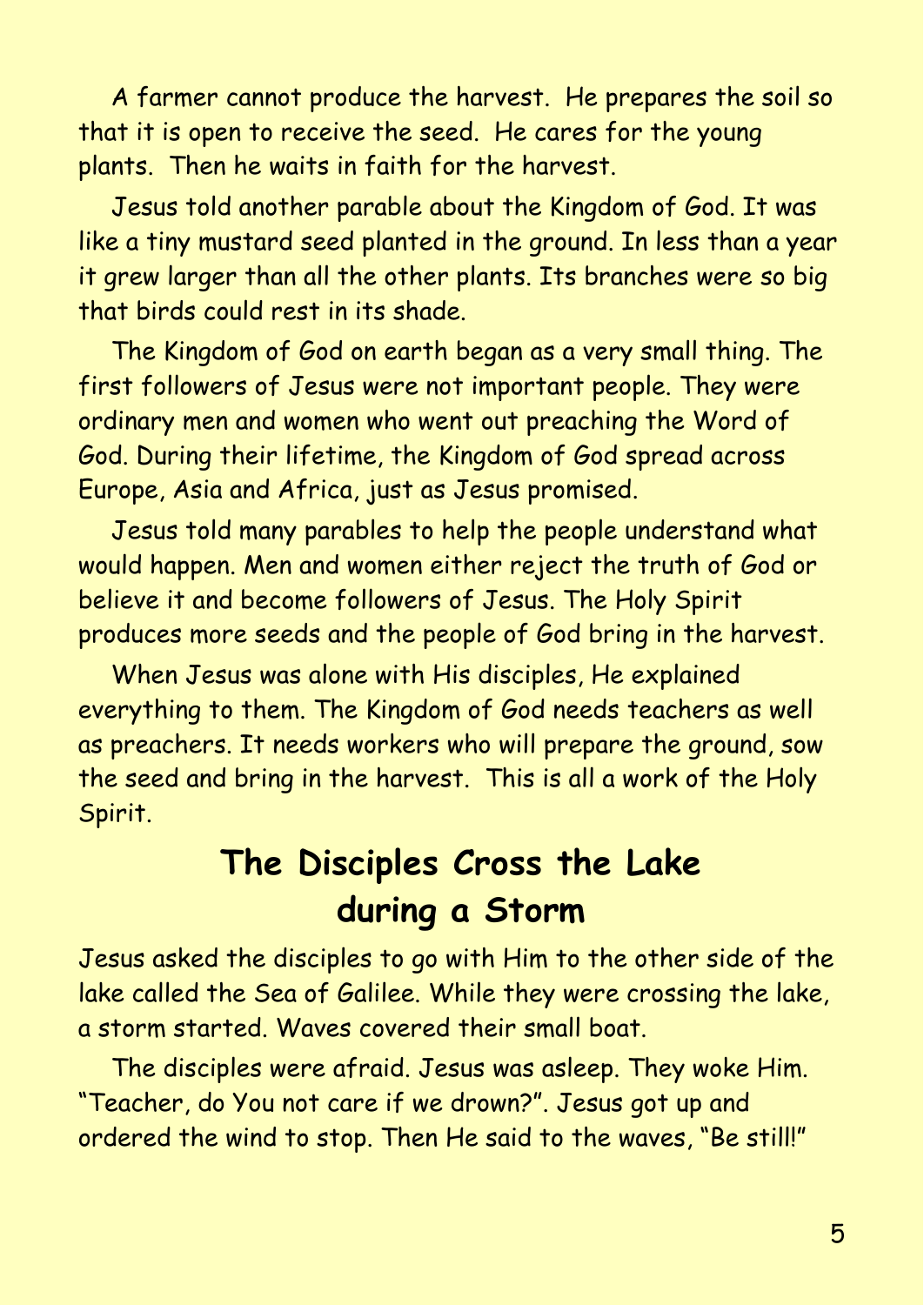The wind stopped and the lake immediately became calm. Normally, it takes a long time for waves to calm down.

Some of the disciples were experienced fishermen from the region of Galilee. They had never seen anything like this happen before. They were very afraid. They asked each other, "Who is this? Even the wind and the waves obey Him".

Jesus wanted to know why they were so afraid. He asked, "Do you not have any faith at all yet?". When our hearts are troubled, Jesus says the same thing to us, "Peace, be still! Calm down!" When troubles come, He is always there with us. He wants us to trust Him even when we are afraid. Jesus calmed the wind, the waves and the disciples.

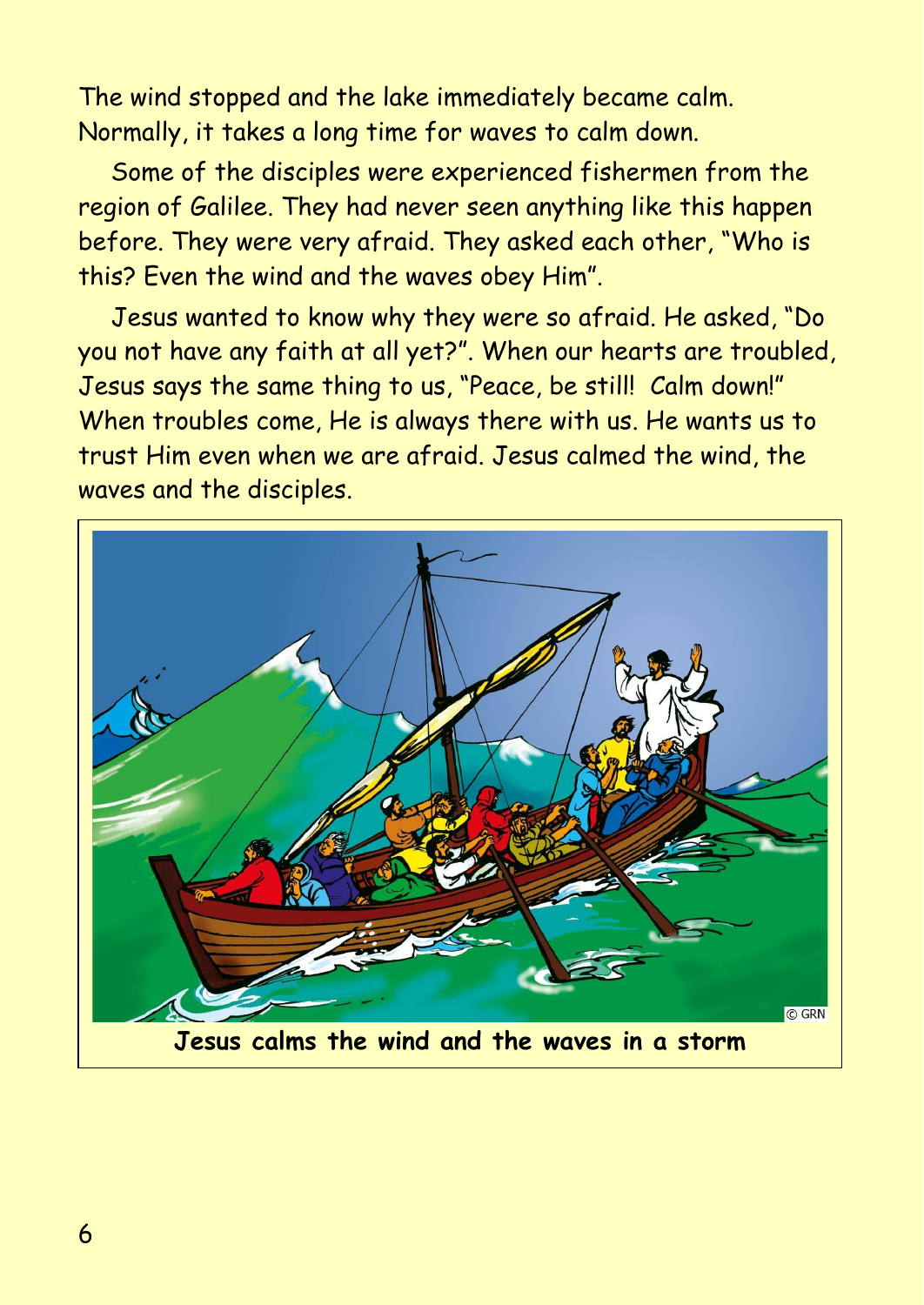### **2 Mark Chapter 5.**

#### **Jesus brings Peace to a Man with Demons**

Jesus and His disciples travelled by boat to a region on the east side of the Sea of Galilee. The caves there were used for burying dead people. A man lived in the caves. Evil spirits lived inside him. They were demons that made him violent and angry. The people tried to put him in chains but he broke them. He screamed night and day and cut himself.

The man saw Jesus get out of the boat. He ran up to Jesus and knelt down in front of Him. The evil spirits knew who Jesus was. The man shouted, "Jesus, Son of the Most High God, what do you want with me? Promise before God that You will not hurt me!". Evil spirits know who Jesus is. They know that Jesus has authority over them and they fear Him.

Jesus ordered the demons to leave the man. The man begged Jesus not to send them out of him.

There was a herd of pigs nearby. The demons asked to go into them. Jesus allowed it. The pigs ran down into the lake and were drowned. There were about 2000 pigs. Then the man knew that he was free from all those evil spirits.

The men who looked after the pigs told everyone what had happened. When the people heard this, they went to see for themselves. They found the man at peace, sitting quietly with Jesus.

The people were afraid. Before, they were afraid of the man with the demons. Now they were afraid of the power of God. So they begged Jesus to go away.

The man wanted to go with Jesus and the disciples. Jesus did not let him. He said, "Go home to your family. Tell them how much the Lord has done for you. Tell them how He has been kind to